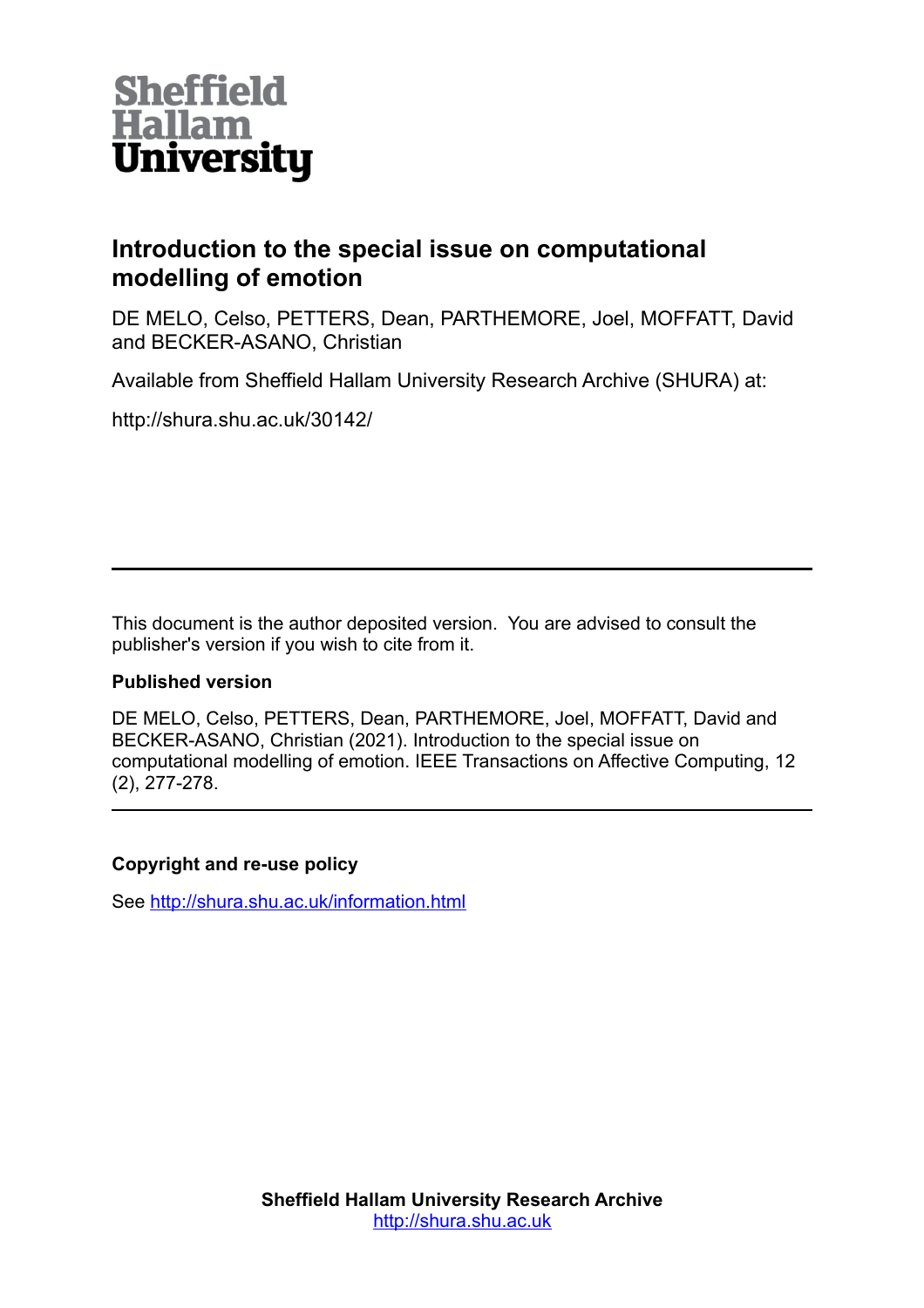## Introduction to the Special Issue on Computational Modelling of Emotion

Celso de Melo, Dean Petters, Joel Parthemore, David Moffatt, and Christian Becker-Asano

MOTIONS play a pervasive role in personal, social, and **EMOTIONS** play a pervasive role in personal, social, and professional life. As artificially intelligent systems become pervasive in our lives, it is important that these systems are able to understand emotion in humans and simulate the function of emotion to be effective in their interactions with people. Computational models of emotion contribute towards this goal by, on the one hand, serving as a means to test emotion theories and help understand the function of emotion and, on the other, as the end in itself by simulating appropriate emotion and its downstream consequences – such as expressions of emotion – in computational agents. This special issue presents a critical overview of this cross-disciplinary field, with contributions from some of the leading scholars in cognitive psychology and affective computing, focusing both on theory and practice.

In the first article, Klaus Scherer summarizes the requirements for a computational model of emotion drawing on prevalent emotion theories, in particular, appraisal theories. Scherer emphasizes the necessity of modeling all components of emotion – cognitive appraisal, physiological responses, action tendencies, and expressive behavior – and the dynamic properties of emotion as it unfolds in time. Ruth Aylett and colleagues, in the second article, build on their comprehensive computational model – FAtiMA – that implements many of these requirements. In their article, they look at emotion expressions as social signals, emphasizing that expressive behavior is not a mere reflection of internal state but often is modified based on social context – e.g. suppressing emotion when an unwelcome birthday present is received. They advocate for and integrate a theory-of-mind component into their computational model.

Historically, affective computing has tended to focus on theory-driven models, such as FAtiMA, to model emotion; however, recent times have seen increasing success of datadriven deep learning models in other fields of artificial intelligence (a point Scherer also makes). Desmond Ong and colleagues, in the third article, propose a practical solution for integrating theory- and data-driven models: probabilistic programming. They begin by reviewing recent work using Bayesian modeling that capture intuitive theories relating situations, mental states (e.g., appraisals), and emotion. They note some of the limitations with the Bayesian approach (e.g., representing dynamic aspects of emotion), and propose probabilistic programming languages as a solution for these specific limitations and, more broadly, for modular computational models of emotion. Finally, they summarize a useful collection of tools and existent technology that support probabilistic programming and integration with modern machine learning frameworks.

To build the kind of general-purpose artificial intelligence that succeeds in dynamic domains, it is insufficient to have a computational model of emotion; integration with broader models of the agent's sense-think-act cycle is needed. To accomplish this, we can draw inspiration from research in cognitive psychology that seeks to build general models of the human mind. In this tradition, in the fourth article, Christopher Dancy builds on Panksepp's empathy model to propose a cognitive model integrating affect with lower-level physiology (e.g., hunger and thirst) and higher-level cognition (e.g., the effects of stress on memory). In complementary fashion, in the fifth article, Amir Moye and Marieke van Vugt propose a cognitive model for focused attention and meditation that can serve as the basis for a more general model of emotion regulation. Methodologically, both articles build on extensions of the ACT-R unified cognitive framework – ACT-R/Φ and Prims, respectively – which is well-established in cognitive psychology but may be less familiar to affective computing researchers.

The last two articles focus on one important and representative domain: human-robot interaction. The last decade has seen growing interest in robots that are able to navigate complex social environments – e.g., elderly care – which require a certain level of emotional sophistication. Lola Cañamero, in the sixth article, surveys research on models of emotion in robots, organizing this literature according to the underlying theoretical framework and the focus on general emotion principles. Finally, in the seventh article, Joost Broekens and Mohamed Chetouani address the important challenge of increasing transparency in robots. Researchers tend to agree that successful adoption of artificially intelligent systems require users to be able to understand and trust the actions performed by the system. Broekens and Chetouani propose using appropriate emotion expression to increase the transparency of a reinforcement learning robot by virtue of exposing the internal state of the algorithms through the expressions (e.g., surprise when an unexpected transition occurs).

The Guest Editors would like to express their gratitude to the reviewers for their time and effort in providing valuable feedback to the authors. They also offer their sincere